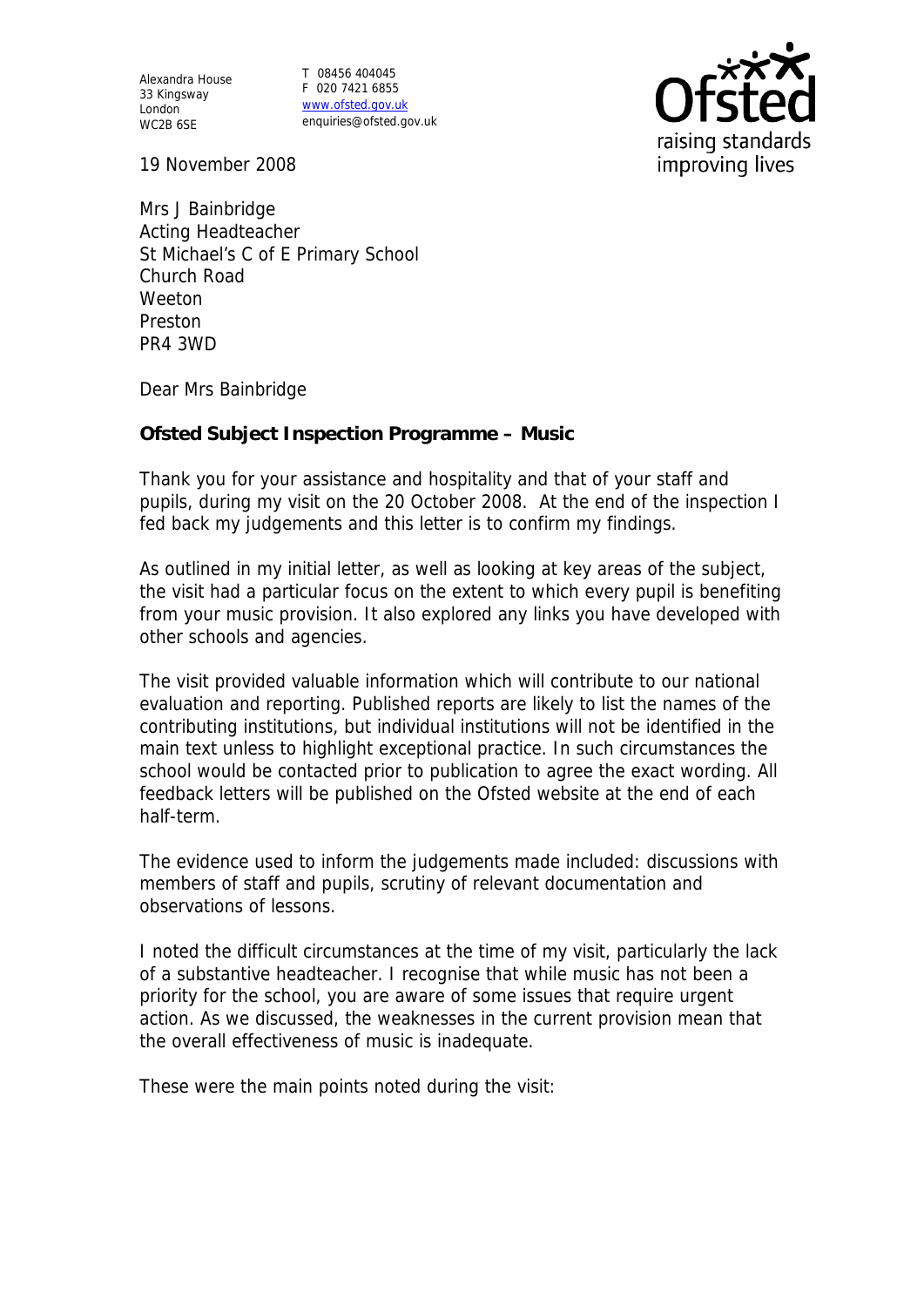## **Achievement and standards**

- Pupils in the infant class enjoy a good range of music activities, including singing, which helps them to use instruments successfully and understand how to put different sound sources together. Children start school with musical abilities generally below that expected for their age. Overall they make satisfactory progress by the end of Year 2. However, because activities are not matched appropriately to pupils' capabilities in Key Stage 2, pupils make inadequate progress by the end of Year 6.
- Pupils value the opportunities provided by the school to take part in workshops and explore music from other cultures. They also enjoy the annual nativity concerts which involves all pupils. Older pupils report how much they like helping the younger ones as they learn new songs.

**Quality of teaching and learning**

- Teaching in the infant class is effective and activities are well-matched to pupils' abilities. However music is not always taught regularly to pupils in Key Stage 2 and singing is under-represented in classroom music lessons.
- There is insufficient recording of pupils' work and thus they find it difficult to recognise the progress they have made and understand what they need to do to improve their work further.

**Quality of the music curriculum and extra-curricular provision**

- The scheme of work for Key Stage 2 requires significant improvement to ensure that it meets the needs and interests of all pupils. Greater clarity of learning objectives and more challenge is needed to raise standards and increase pupils' progress. Currently more difficult work is given to the older pupils regardless of their musical ability.
- About a quarter of pupils learn a musical instrument but they are not given enough opportunities to use them in class music lessons. At present there are no other opportunities for pupils to make music together in extra-curricular activities.

**Leadership and management of music**

 Not enough support has been given to music in the past. However, you recognise the areas where improvements are needed. Music deserves more direct support from governors to ensure the necessary improvements are made. In particular, more attention needs to be given to monitoring the quality of provision across the school and investigating how the school can benefit from the recent national initiatives for music.